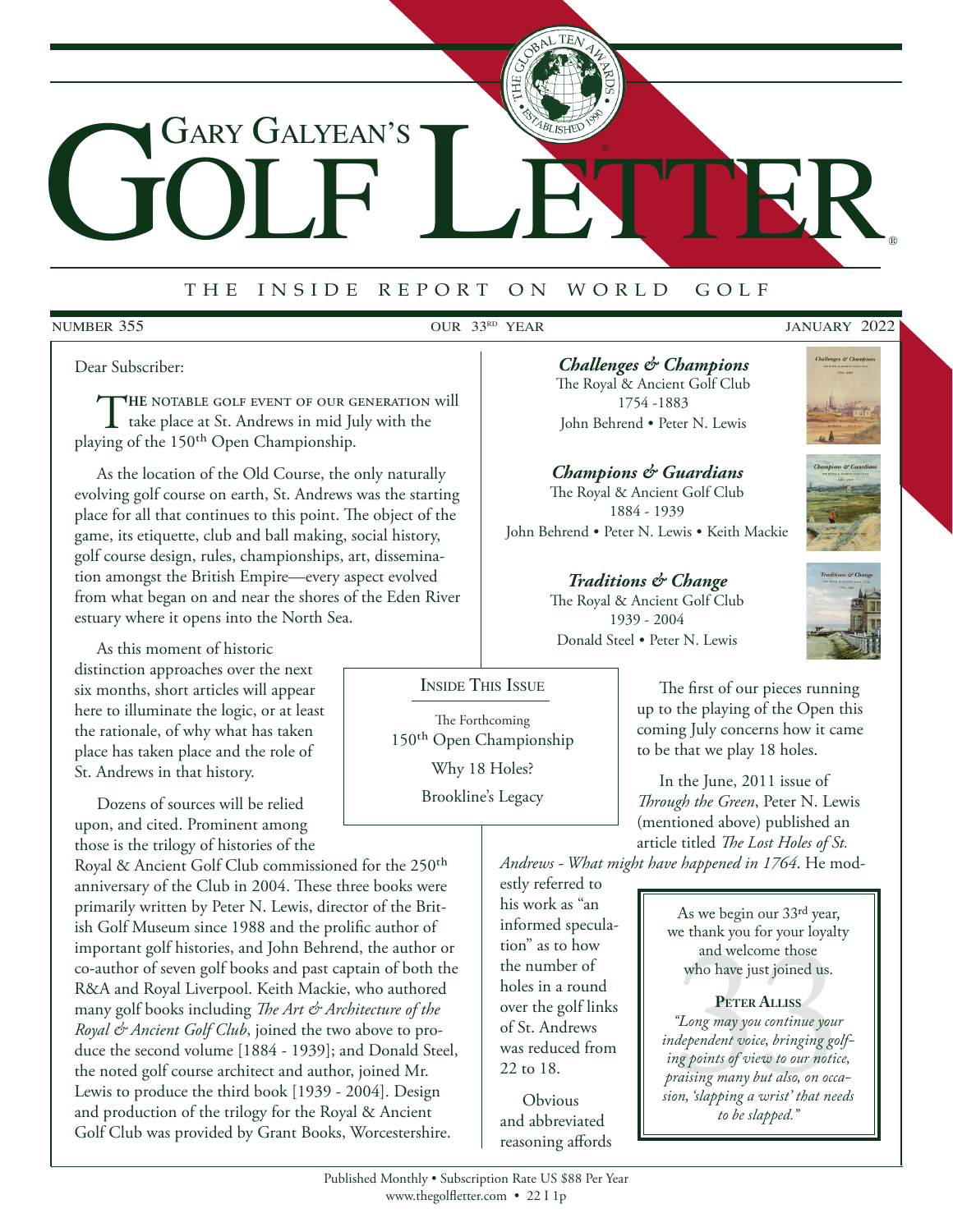the short answer that we play 18 holes everywhere in the world today because the Old Course is comprised of 18 holes, and the Old Course is where golf began. How, then, did it evolve that the Old Course is comprised of 18 holes now when there were 22 holes in 1754?

In preparation for understanding what may have taken place 257 years ago on the links of St. Andrews, it is important for the modern reader to keep these things in mind when reading the historical comments:

• When the word *hole* is used, it often refers to the specific hole in the ground, as opposed to the modern reference that usually includes the entire hole from the teeing ground to the hole in the ground;

• The first half of a round at St. Andrews in 1754 consisted of playing to eleven holes on a path that ran toward the estuary and then playing to the same holes again on the way back home.

• Most of the course at that time was contained on the land that is the second nine today; the scale of the playing ground was roughly half of today's length.

• In 1764, there were no putting greens and no tees. A player teed his ball within a clublength of the hole just finished, and played until holing out at the next hole over whatever ground there was surrounding that hole.

• In Scottish law, the word *feu* means rent - verb or noun. It refers to a perpetual lease on rented land. It comes to us from the Latin *foedus* meaning fire place, Old French meaning fire, and as an abbreviation of the word feudal, hence the Scotch usage as land held in feudal tenure for which feu (rent) could be collected.

#### •••

The earliest map of the links was drawn in 1821. What route the course took before that, therefore, is discerned from written sources e.g. minute books, town council meetings, etc.

The minute book of the Society of Golfers, which eventually became the Royal & Ancient Golf Club, mentions the result of 1754's Challenge for the Silver Club and that the competition was played over 22 holes. Eleven holes were played to on the way out and, over the same ground, the same eleven holes played to on the way home.

Ten years later, the Society's minute about the 1764 Challenge for the Silver Club records a formal call for the alteration of the first two holes. From the minute book:

*The Captain and Gentlemen Golfers present are of the opinion that it would be for the improvement of the links that the four first holes should be converted into two, they therefore have agreed that for the future, they shall be played as two holes, in the same way as presently marked out.*

What can be confusing in this statement is that "the four first holes" converted into two actually reduced the total number of holes for a round by four because they were played once going out and again coming in.

 According to Mr. Lewis, the first two holes "were short and not very good". From his 2011 article:

*The Captain and the Gentlemen did not enjoy playing [the first four holes]. They thought that playing the course as eighteen holes 'as presently marked out' was better. They stated that they were going to convert the first four holes into two and that in the future they would play what had been four holes as two holes. In other words, they were using the same terrain but simply by-passing the areas where the two holes had been located.*

The hole numbers were of course altered accordingly and the home hole became the 18th hole—rather than the 22nd hole. The length of the course was not changed.

Fifty-six years after the reduction in the number of holes, along came the land developers and the opportunity for controversy. On March 3, 1820, the St. Andrews

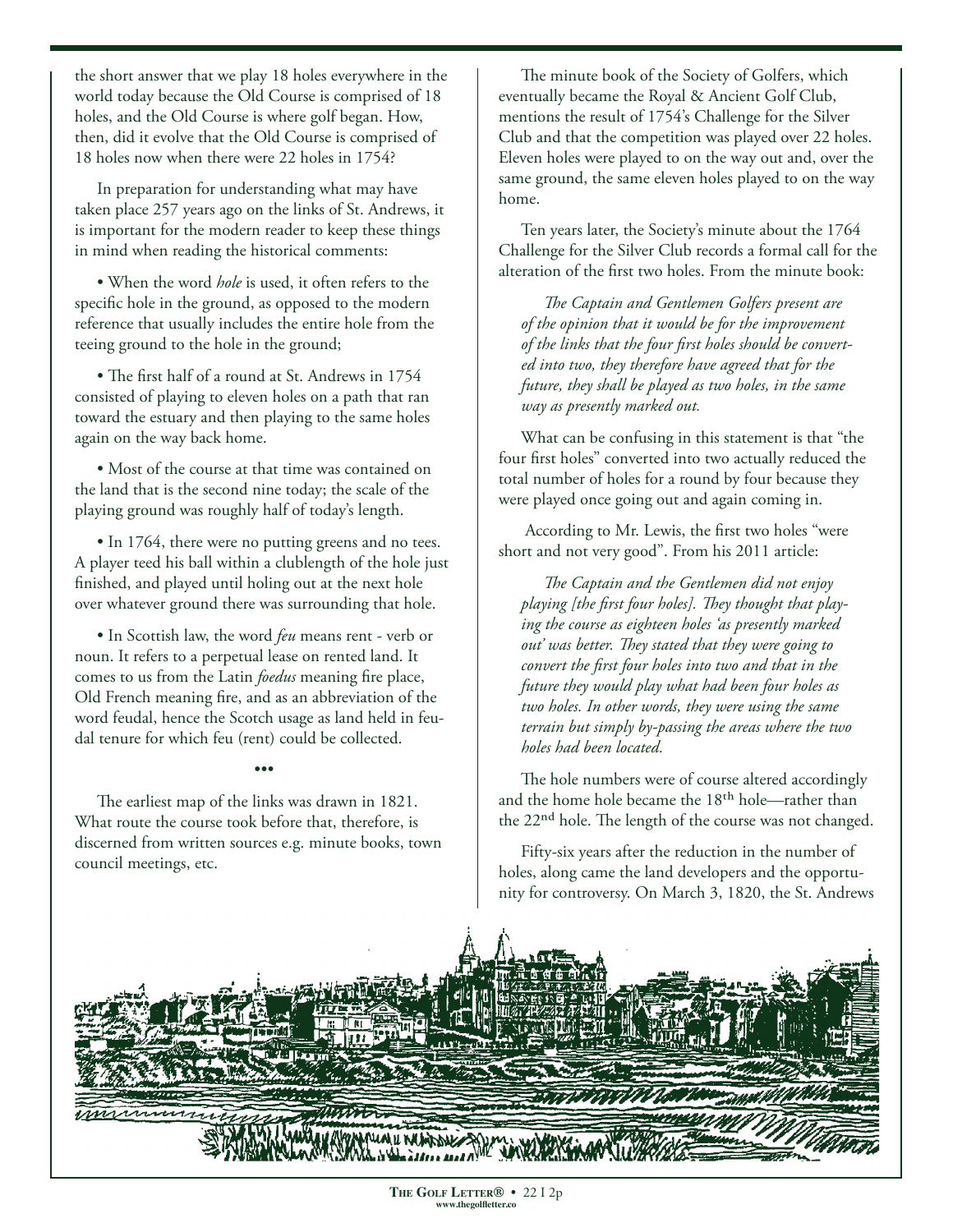Town Council agreed "to feu (rent) by public roup (auction)" part of the land that is now Links Road. The Society of Golfers met two days later to express their opposition to "an encroachment on the ground which has from time immemorial been appropriated to the Game of Golfing as appears from the evidence of the oldest caddies and ballmakers".

A compromise was reached three months later, and the Town Council unanimously agreed that:

*... the golfing course is now fixed by the plan of feuing betwixt the first hole and the Swilcan Bridge to be the unalterable golfing course in time coming, and that it shall not be in their power or in the power of their successors in office to feu, build, or encroach further upon the said course on the north or west sides and also to allow the Golf Club a piece of ground on the east of the present first hole sufficient for the site of a new golf-house (emphasis added).* 

This compromise saw the elimination of the old first hole and the subsequent difficulty in determing where it was exactly. Forgan House now occupies that land.

### **Boston and Brookline as U.S. Open Hosts A Legacy of Fine Play and Appalling Behavior**

Twenty-eight days before the Open begins in St. Andrews this year, the U.S. Open will be played at The Country Club in Brookline. It will be the fourth time the Club has hosted the national championship [1913, '63, '88]. Six National Amateurs have been played there [1910, '22, '34, '57, '82, 2013], three Women's Amateurs [1902, '41, '95], the 1973 Walker Cup Match, and the 1999 Ryder Cup Matches.

Immediately following the 1999 Ryder Cup Matches at Brookline, we unearthed the following story from the September 21, 1913, edition of the New York Tribune.

 It ran in the newspaper the day after Francis Ouimet's U.S. Open victory in a playoff with Harry Vardon and Ted Ray at The Country Club. The piece provides wider historical framing when considering the appalling behavior that took place at the same venue during the 1999 Ryder Cup Matches.

# *Outbursts of Cheering Violated True Ethics of Golf Code*

#### **John Reid, jr. (sic), Apologizes "In a Slight Way" to the English Players for Wild Enthusiasm of the "Gallery."**

*Boston, Sept. 20 - John Reid, jr. (sic), secretary of the United States Golf Association, in awarding the open golf championship medal to Ouimet, the trophy to the Woodland* 

*Club of Auberndale, Mass., which he represented, and cash prizes to Vardon and Ray, here today, after the great match, took occasion to apologize "in a slight way," as he put it, for the outbursts of cheering at inopportune times.*

*This was a delicate reference to a feature of today's play which is quite likely to be a subject of international comment by the golfing mentors of England and the United States.* 

*The management of the tournament has been the subject of much praise, but to-day the gallery several times violated the true ethics of the sport by cheering wildly whenever Ouimet gained a point.*

*The same outbursts occurred yesterday, but Ouimet was then playing with George Sargent, who had no chance for first place in the final half of his round. It was different today, for both Ray and Vardon were playing shots either just before or just after Ouimet, and it was plainly evident that these outbreaks annoyed them.*

*Approaching the seventeenth hole, Ray deliberately stopped in the midst of a swing and refused to play until the cheering ceased.*

*This action had little or no effect on the result of the match, but a number of golfers publicly stated their regret that cheering like that at boat races or football games should have occurred, although they realized and stated that it was impossible to check these spontaneous outbursts of enthusiasm when Ouimet made particularly good plays.*

EDITOR'S NOTE: Mr. Reid presided at the prize giving in the absence of Robert C. Watson, president of the U.S.G.A. and member of National Golf Links, Southampton, N.Y. Mr. Watson was kept informed via telephone reports from the New York TRIBUNE and when told of Mr. Ouimet's victory stated, "I can hardly believe it. It is amazing. Am I delighted? How foolish a question. It's the most wonderful thing that ever happened in the history of golf."

Brookline's 17th hole has been the site of several notable events. In 1913, Mr. Ouimet clinched his playoff victory there with a birdie from 15 feet, while Mr. Vardon made bogey from the left fairway bunker, and Mr. Ray three-putted for bogey.

During the final round of the 1963 U.S. Open [the 50th anniversary of Mr. Ouimet's victory], Jacky Cupit made a double bogey at the  $17<sup>th</sup>$  to bring Arnold Palmer and the eventual champion, Julius Boros, into a playoff the following day. In the final round of the 1988 U.S. Open [the 75<sup>th</sup> anniversary of Mr. Ouimet's victory], Curtis Strange three-putted from eight feet above the 17<sup>th</sup> hole resulting in his playoff with Nick Faldo.